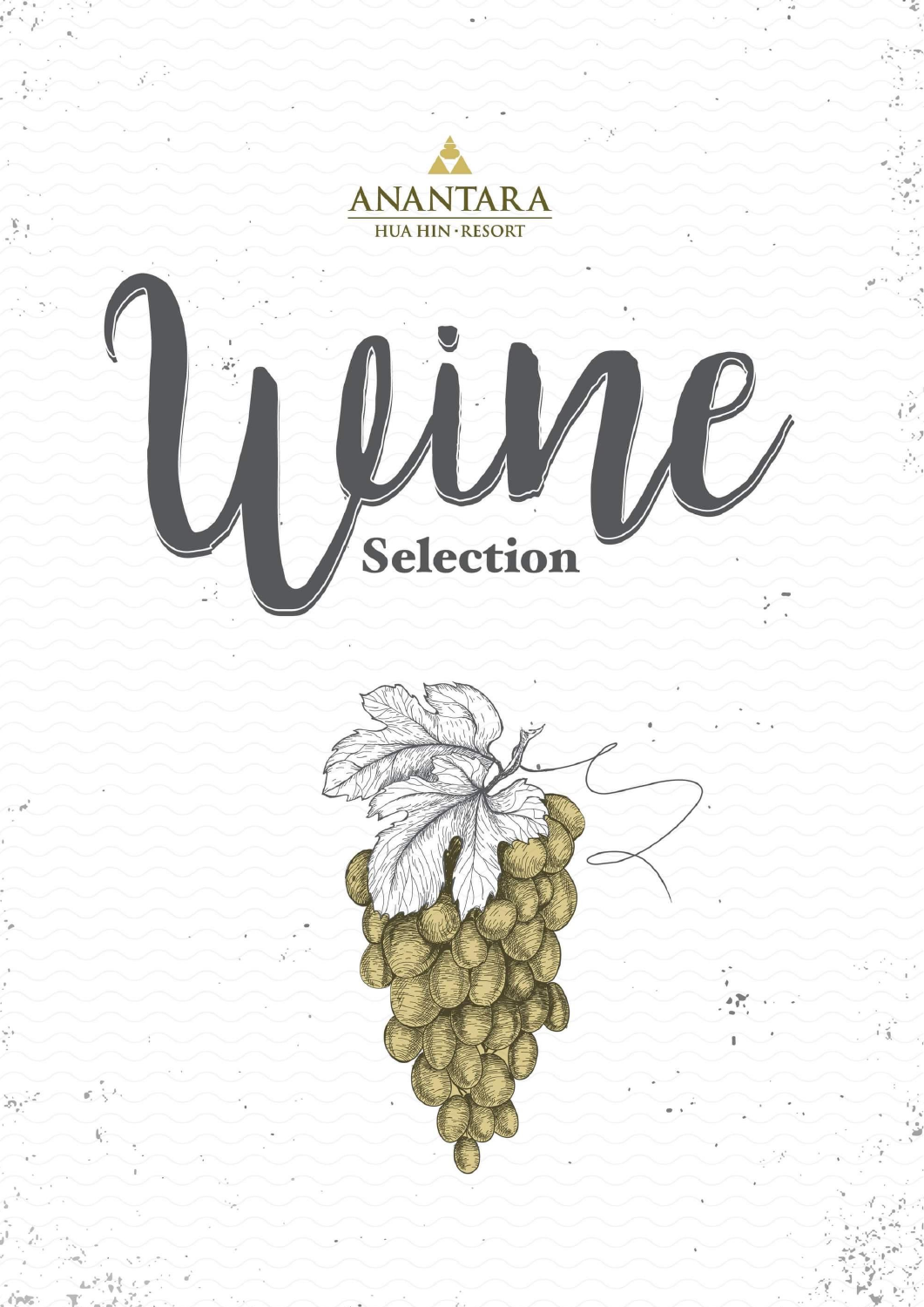"Wine is one of the most civilized things in the world and one of the most natural things of the world that has been brought to the greatest perfection, and it offers a greater range for enjoyment and appreciation than, possibly, any other purely sensory thing."

-Ernest Hemingway

"Come quickly,I am tasting the stars!"

- Dom Perignon



#### GLASS BOTTLE CHAMPAGNE NON VINTAGE

| ROSE |
|------|
|------|

GLASS BOTTLE VINTAGE

| <b>GranMonte, Chenin Blanc</b><br>Private cellar selection,         | 390 | 1,950 | Billecart-Salmon, Brut, Reserve, Aÿ,<br>France, NV | 4,500  |
|---------------------------------------------------------------------|-----|-------|----------------------------------------------------|--------|
| Khao Yai, Thailand, 2019                                            |     |       | Drappier, Brut Nature, Zero Dosage,<br><b>NV</b>   | 4,500  |
| Sileni, Sauvignon Blanc,                                            | 450 | 2,250 |                                                    |        |
| Marlborough,<br>New Zealand, 2019                                   |     |       | Moet & Chandon, Brut Imperial,<br>Epernay, France  | 8,700  |
| Stonefish, Chardonnay,<br><b>Margaret River,</b><br>Australia, 2019 | 460 | 2,300 | Pomery Royal, Brut, France,<br>NV, 150 cl          | 22,000 |



Morgan Bay Cellar, Cabernet Sauvignon, California, USA, 2018

| GranMonte, Sakuna Rose,<br>Privet cellar selection,<br>Khao Yai, Thailand, 2019     | 390          | 1,950 | Dom Perignon, Brut, Epernay,<br><b>France, 2006</b> | 21,000 |
|-------------------------------------------------------------------------------------|--------------|-------|-----------------------------------------------------|--------|
| RED                                                                                 | <b>GLASS</b> |       | BOTTLE ROSF                                         |        |
| GranMonte, Syrah Cabernet,<br>Private cellar selection,<br>Khao Yai, Thailand, 2018 | 390          | 1,950 | Billecart-Salmon, Brut, Rose,<br>Аÿ,<br>France, NV  | 6,500  |
| Matua Valley, Pinot Noir,<br>Marborough, New Zealand,<br>2019                       | 440          | 2,200 | SPARKLING<br>Chandon, Brut, Australia, NV           | 2,250  |

7 Cascine,Prosecco Extra Dry, DOC, Italy,NV 390 1,950

> All wine prices are inclusive 10% service charge and 7% government tax Vintages are subject to Market availability

SPARKLING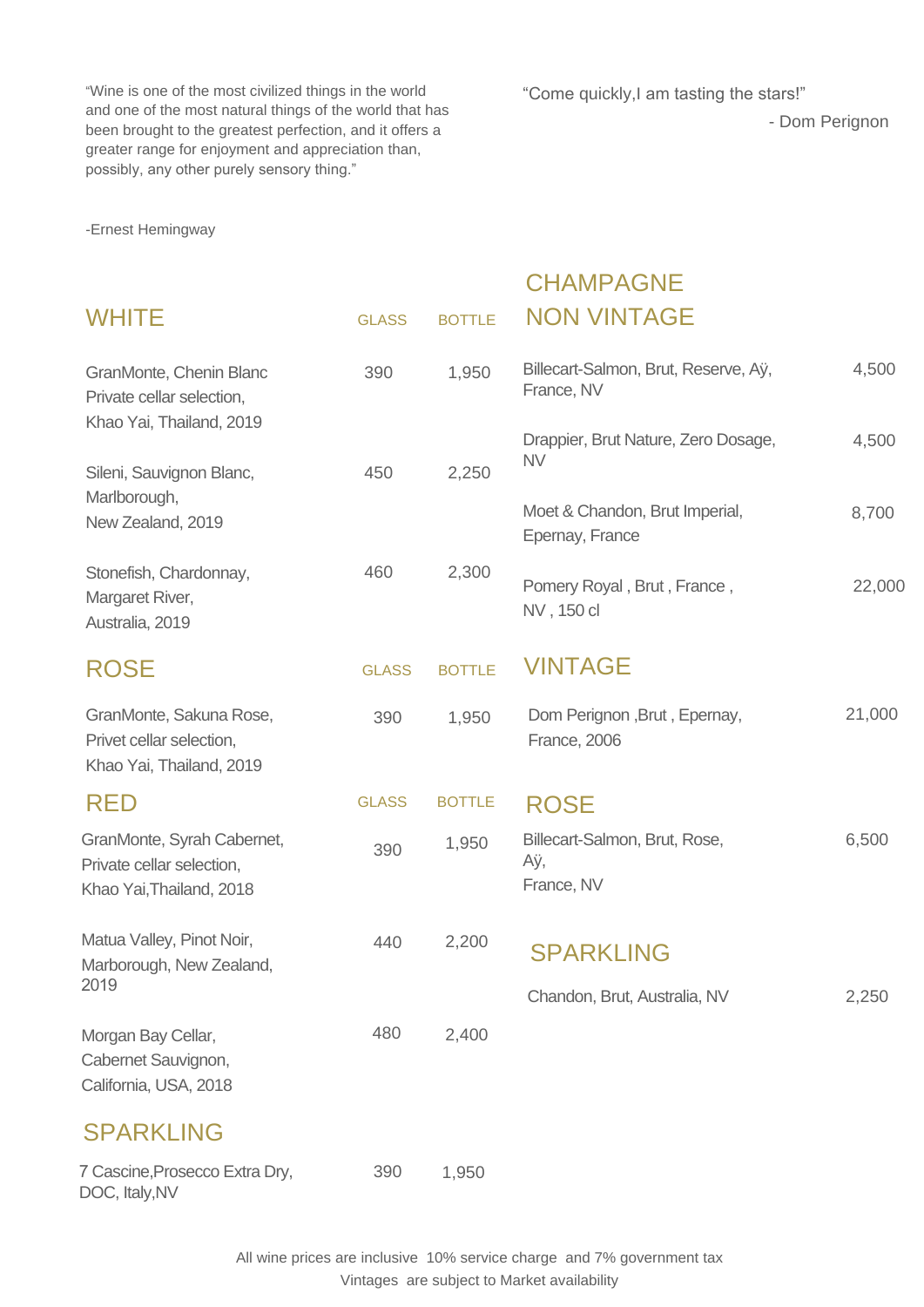# **WHITE** AUSTRALIA

Penfolds, Koonunga Hill, Chardonnay, 2017 2,450

Penfolds, Koonunga Hill, Autumn Riesling, Eden Valley, 2017 2,900

Leeuwin Estate Siblings, Sauvignon Blanc – Semillon, Margaret River, Australia 2018

3,200

# WHITE ITALY

Batasiolo Gavi Di Gavi, Granee DOCG, Piedmont, 2019 2,250

Alois Lageder Gewurztraminer DOC, Alto Adige, 2018 2,700

Castello Della Sala, Chardonnay

"Bramito del Cervo" by Antinori, Umbria, 2019

#### ARGENTINA

Villa Maria, 'Private Bin', Gewurztraminer, East Coast, 2017 2,400

2,500

Maison Sichel Sirius Blanc,

Bordeaux, France 2018

Zorzetting, Pinot Grigio, Friuli, 2018 2,119

Gustave Lorentz, Riesling Reserve, Alsace, 2017

Henri Delagrange, Hautes-Côtes de Beaune, Burgundy, 2017 3,300 Light Band, Chardonnay, Nelson, 2016 3,300

Pouilly-Fuissé, L. Tramier & Fils – Mercurey, Burgundy, 2015

3,450

#### NEW ZEALAND

Château Ste. Michelle, Riesling, Washington State, 2017

Kendall Jackson, Vintner's Reserve, Sauvignon Blanc, Sonoma County, 2016

Domaine Testut, Chablis, Vieilles Vignes, Burgundy, 2018 3,100

4,200

2,400

#### SPAIN

#### U.S.A.

Zarate Albariño (biodynamic principles), Rias Baixas, 2017 2,700

2,800



#### ROSE

Monsoon Valley, White Shiraz, Hua Hin, Thailand, 2017

#### Chateau D'Esclans Whispering Angel, Provence France, 2017

2,850

FRANCE

Catena Zapata 'Alamos' Chardonnay, Mendoza, 2018

2,900

Miguel Torres, Las Mulas, Sauvignon Blanc, 2018

#### CHILE

2,119

2,700



Monsoon Valley, Colombard, Hua Hin, Thailand, 2017

THAILAND



All wine prices are inclusive 10% service charge and 7% government tax Vintages are subject to Market availability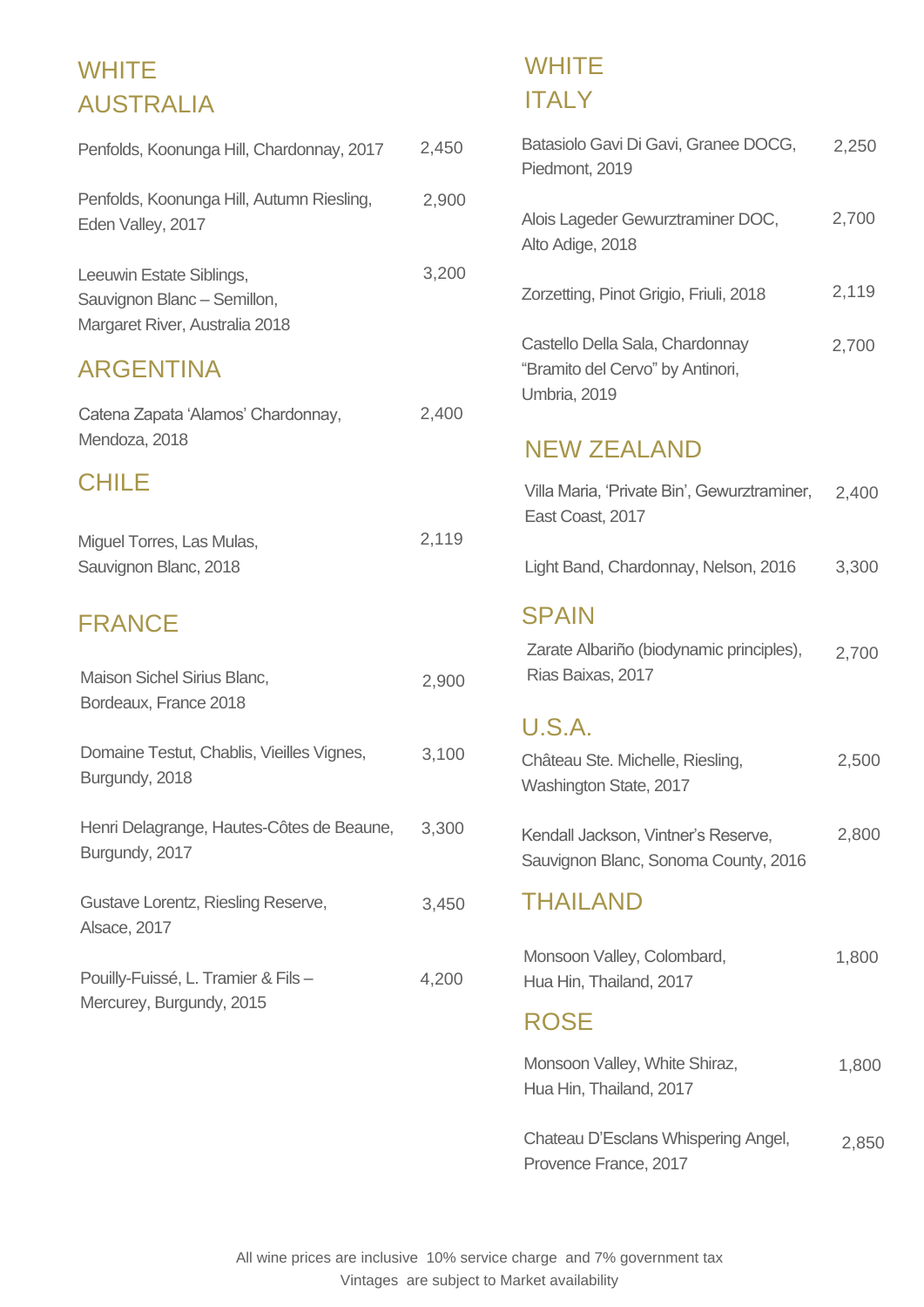#### RED AUSTRALIA

Penfolds Koonunga H Sauvignon, 2018

Penfolds, Max's, Shira

Stonefish, Shiraz Reserve, Barossa Valley, 2017

Stonefish, Cabernet Sauvignon Reserve, Margaret River, 2017 3,002

> Castello di Fonterutoli, Chianti Classico, DOCG, Toscana 2018

> Vite Colte Barbaresco,

La Casa In Collina, Piedmont, 2019

Vite Colte Barbaresco, 'Riserva' ,

"Spezie" , Piedmont, 2015

La Spinette, Barolo Vigneto, Garretti, Piedmont, 2014

Fuligni, Brunello Di Montalcino, Tuscany, 2014

Little Yering, Pinot Nior, Yering Station, Yarra Valley, 2016 Valentin Zusslin, Pinot Noir, Ophrys, (Biodynamic) Alsace, 2016 2,100

> Antinori, Tignanello, IGT, Tuscany, 2015

Catena Zapata Cater Cabernet Sauvignon, 2018

3,900

5,400

Alta Vista Estate, Prei Malbec, Mendoza, 2018

#### CHILE ITALY

10,500

Château Laroque Saint Emilion,

Grand Cru Classé, Bordeaux, 2015

Châteauneuf-Du-Pape, AOC, E.Guigal, Rhône Valley, 2014 5,500

| Hill, Cabernet    | 2,400 | Château Grand-Puy-Lacoste, 4e<br>Grand Cru Classé, Pauillac Bordeaux, 2005   | 11,000 |
|-------------------|-------|------------------------------------------------------------------------------|--------|
| az, 2016          | 3,200 | Château Pichon Longueville,<br>Grand Cru Classé, Pauillac,<br>Bordeaux, 2005 | 22,000 |
| na,<br>, Mendoza, | 2,700 | Château Palmer, 3e Grand Cru Classé,<br>Margaux, Bordeaux, 2004              | 28,000 |
| mium?             | 2,800 | Chateau Brane-Cantenac, 3éme Grand<br>Cru Classé, Margaux, 2000              | 19,500 |

#### ARGENTINA

5,500

3,600

# RED FRANCE

2,500

All wine prices are inclusive 10% service charge and 7% government tax Vintages are subject to Market availability

3,002

Hugo Casanova, 'Reserve' Collection, Cabernet Sauvignon Maule Valley 2018

2,400

3,900